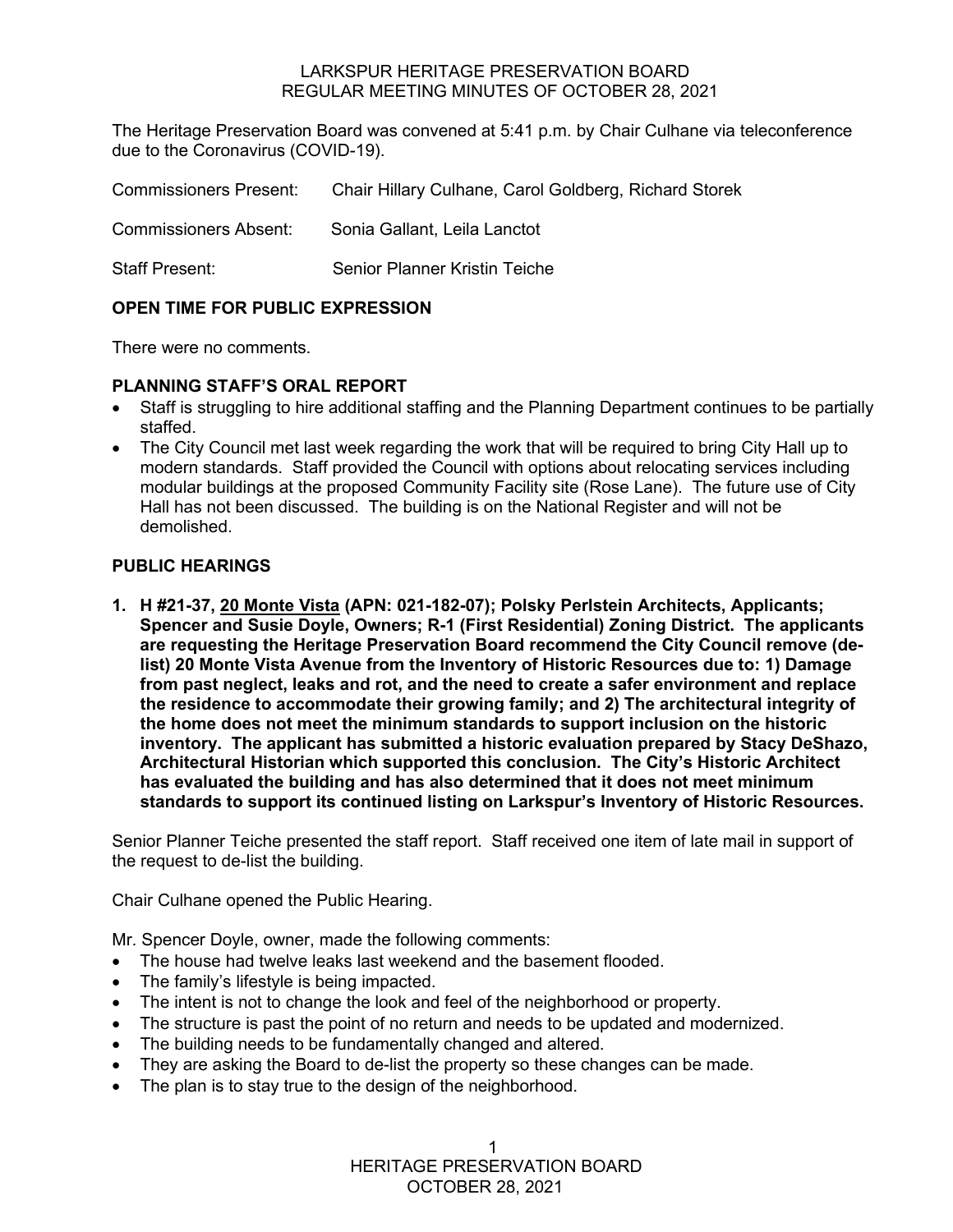Board member Goldberg asked how much they plan to stay true to the design of the house. Mr. Doyle stated they will stay true to the aesthetic of the bungalow style with that same welcoming feel that currently exists.

Board member Storek asked if a contractor has come up with an estimate to restore the building. Mr. Doyle stated "no".

Elizabeth, architect, made the following comments:

- This is not the classic example of a bungalow.
- The building is in bad shape.
- They plan to keep the traditional style and fit in with the neighborhood.
- The owners need more space for a growing family.

Mr. Doyle made the following comments:

- The structure previously scored 50 out of 100 points in terms of the standards for assessing a historic building and was recently revised to 35 out of 100 points. Senior Planner Teiche noted this score does not qualify the building for inclusion on the inventory.
- They have done some superficial improvements to make it safe.

Chair Culhane asked about the reference in the DeShazo report about a "demolition". Mr. Doyle stated they love the look of the house but it is "beat up" and unsafe. They will not build something that is out of character and would like to copy bungalow style in the design.

Senior Planner Teiche recommended the Board focus on the scoring system and whether the building should be listed on the inventory based on the criteria adopted by the Board.

Mr. James Holmes, Larkspur, made the following comments:

- De-listing proposals used to be rare.
- The arguments in this proposal are not convincing.
- This resource is completely unaltered from the streetscape view and occupies a conspicuous corner in the neighborhood.
- The basis for the de-listing is the City's evaluation. The comments had a dismissive tone and are very debatable.
- The evaluation downgraded three items- historical significance (from 10 to 5 points), style (from 20 to 10 points, and individual architectural setting (from 10 to 5 points).
- The downgrades were not explained in a narrative sense.
- He discussed statements made in Larkspur Past and Present.
- There is strong evidence that the house was built by prominent Larkspur builder William Wegner.
- Five points should be added for the "Builder".
- This application should be denied.

Chair Culhane asked Mr. Doyle if they talked to some of the neighbors about changing the house. Mr. Spencer stated the nextdoor neighbors, the neighbors to the rear, and those across the street expressed support.

Board member Goldberg asked if they have found more deferred maintenance items they did not expect since buying the house five years ago. Mr. Doyle stated the sheer amount of damage to the overall structure was surprising- wall, asbestos pipes, leaks, and permeability. They would be happy incorporate design elements into the new home, including bay windows, put slats above the dormer, and preserve a porch on the corner.

Senior Planner Teiche cautioned the Board not to make a decision based on what is being said about a future application.

> HERITAGE PRESERVATION BOARD OCTOBER 28, 2021  $\mathfrak{D}$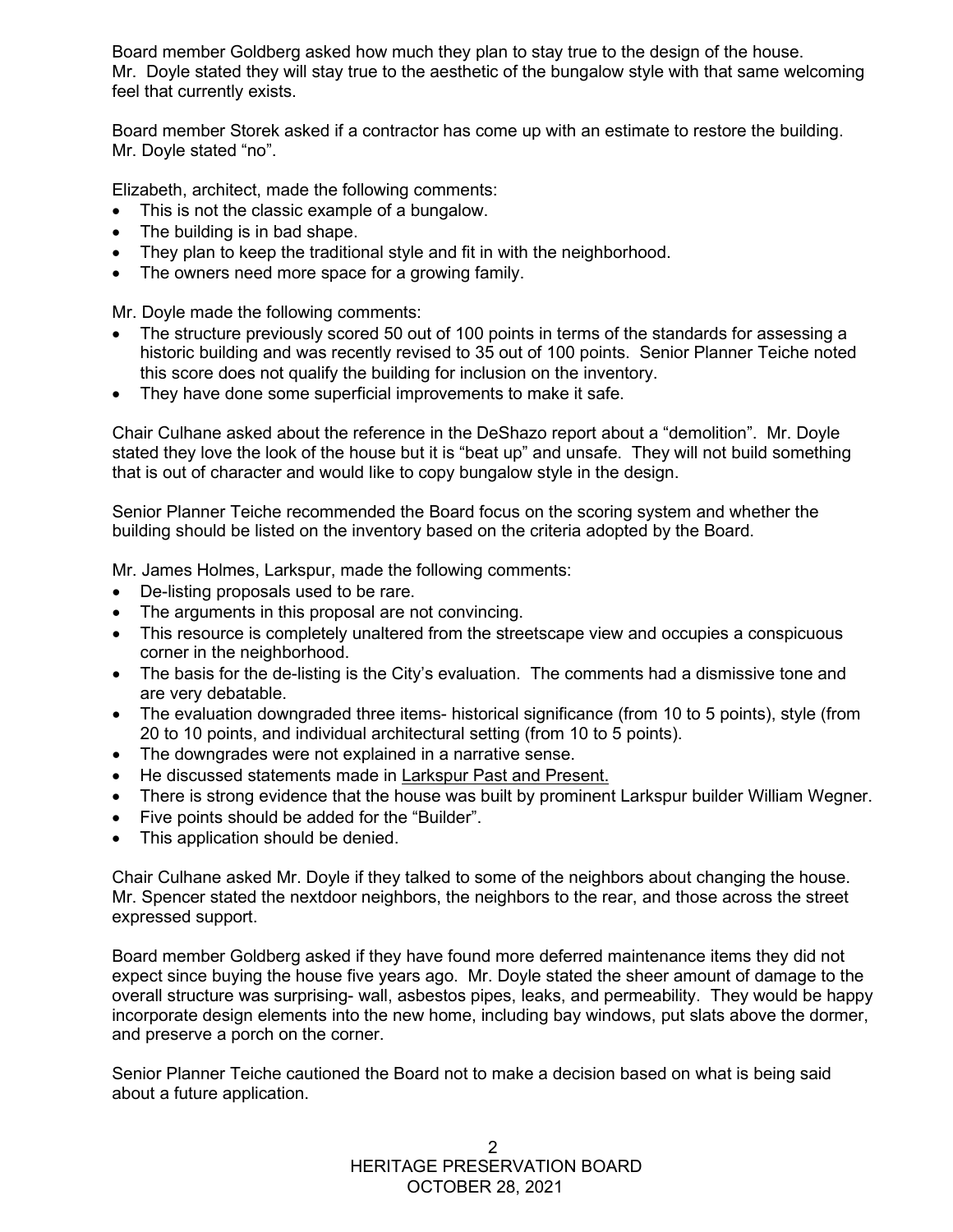Chair Culhane closed the Public Hearing.

Board member Storek provided the following comments:

- He is concerned about setting a precedence of de-listing a historic building.
- It appears to be in good shape.
- The extent of the damage is unknown.
- The building fits the criteria of being "of an architectural style that is attributable to a historic period".
- He acknowledged it is not a pristine example of the California bungalow.
- The criteria for de-listing are thin.
- This is a prominent site and everybody knows the house.
- He is not ready to make a decision and would like more information.
- He would like to get an independent opinion about whether this house can be saved.
- He cannot accept the assertion that this building is a total loss.

Chair Culhane provided the following comments:

- When they de-list a property they rely on the evaluations but also need to consider the ramification.
- There are a lot of old houses in Larkspur that need a lot of work.
- She is concerned that the owners did not consider repairing the existing house.
- She has mixed feelings and cannot deny the numbers and the downgrading.
- She appreciate Mr. Holmes' take on the merits of the house.
- What they have are the scores.

Board member Goldberg provided the following comments:

- She supported having someone representing the Heritage Board evaluate the building.
- She would like an additional opinion.

M/s, Storek/Goldberg, motioned and the Commission voted 3-0-2 (Gallant, Lanctot absent) to continue H #21-37, 20 Monte Vista Avenue, to allow for a better explanation from the City's Historic Architect about the scoring that has been given, and request that the City arrange for an independent evaluation of the structure.

Senior Planner Teiche clarified the request: the Board would like a second opinion on the historic evaluation and an inspection of the building by someone with a background in historic preservation and construction who could weigh in on the condition of the building itself. She would discuss this request with the Planning Director.

# **BUSINESS ITEMS**

# **1. Reimbursement request from Marilyn River, Heritage Volunteer**

Senior Planner Teiche presented a staff report.

It was the consensus of the Board to reimburse Heritage Volunteer River the amount requested.

# **2. Board member reports**

There were no reports.

# **3. Approval of Minutes- September 23, 2021**

M/s, Storek/Culhane, motioned and the Commission voted 3-0-2 (Gallant, Lanctot absent) to approve the minutes from the meeting of September 23, 2021 as submitted.

> HERITAGE PRESERVATION BOARD OCTOBER 28, 2021 3